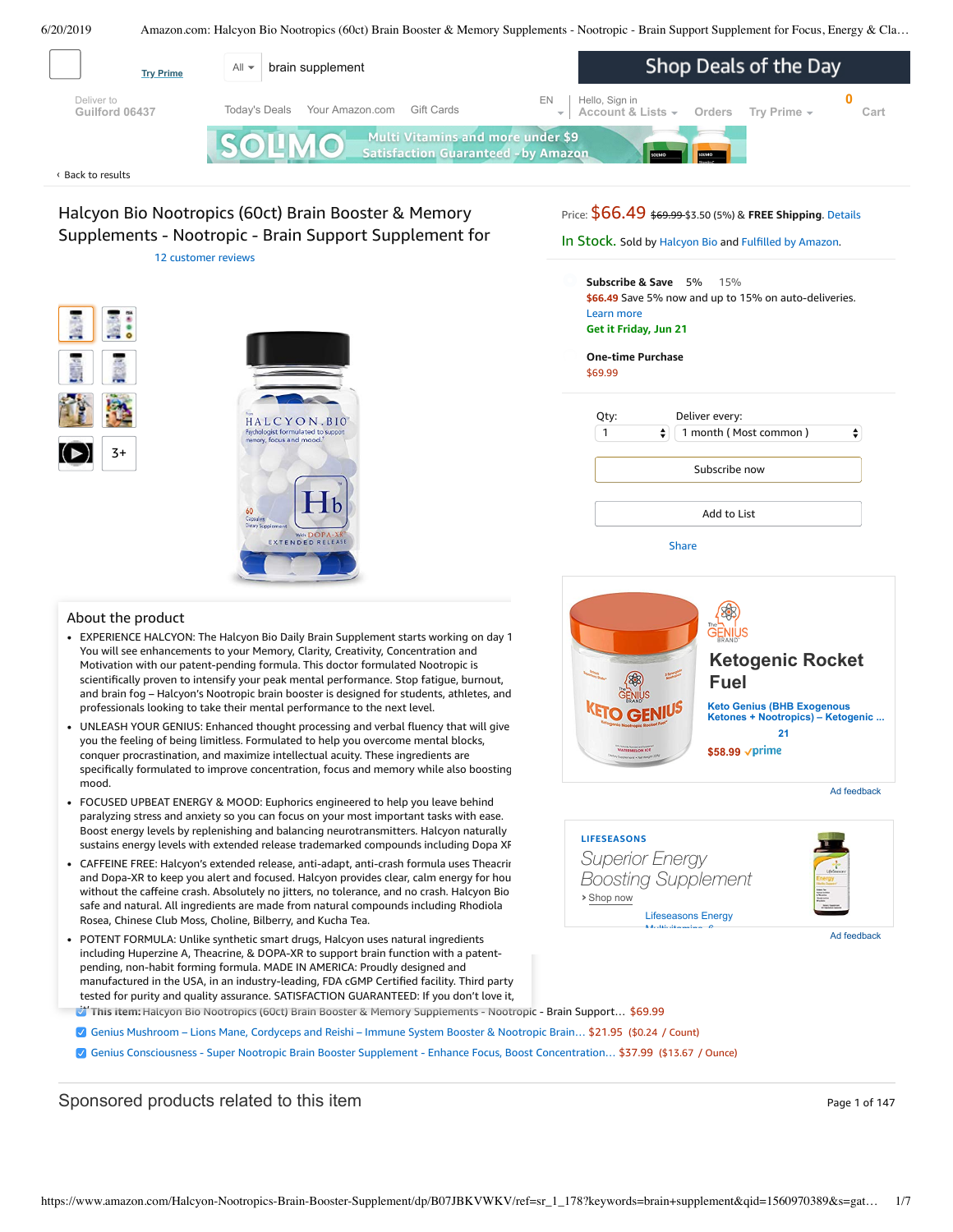

### What other items do customers buy after viewing this item?

| Genius Consciousness - Super Nootropic Brain Booster Supplement - Enhance Focus, Boost<br>Concentration & Improve Memory   Mind Enhancement with Alpha GPC & Lions Mane<br>Mushroom for Neuro Energy & IQ<br>2,100<br>\$37.99   |
|---------------------------------------------------------------------------------------------------------------------------------------------------------------------------------------------------------------------------------|
| Theacrine (Teacrine) - Energy and Stamina Boosting Supplement - 100 Mg - 60 Capsules<br>201<br>\$19.95                                                                                                                          |
| Genius Mushroom – Lions Mane, Cordyceps and Reishi – Immune System Booster & Nootropic<br>Brain Supplement - Wellness Formula for Natural Energy, Stress Relief, Memory & Liver Support,<br>90 Veggie Pills<br>1,772<br>\$21.95 |
| Genius Joy - Serotonin Mood Booster for Anxiety Relief, Wellness & Brain Support, Nootropic<br>Dopamine Stack w/SAM-E, Panax Ginseng & L-Theanine - Natural Anti Stress & Herbal Calm,<br>100 veggie pills<br>2,002             |

[\\$59.99](https://www.amazon.com/Genius-Joy-Serotonin-SAM-L-Theanine/dp/B0743J21SF/ref=pd_cp_121_4?pd_rd_w=h0DPf&pf_rd_p=ef4dc990-a9ca-4945-ae0b-f8d549198ed6&pf_rd_r=M07G7BK93MGV903QYV6M&pd_rd_r=244eb946-9370-11e9-968c-571b12b66399&pd_rd_wg=wWDn7&pd_rd_i=B0743J21SF&psc=1&refRID=M07G7BK93MGV903QYV6M)

### Special offers and product promotions

**[Your cost could be \\$19.99 instead of \\$69.99](https://www.amazon.com/gp/cobrandcard/marketing.html?pr=con321&inc=50gcUnrec&ts=2nvkx0m3371hvoe95thaxo00k0ym360&dasin=B07JBKVWKV&plattr=math&place=detailpage&imp=45aa8997-1422-42b6-9e0d-d67a64cf4da3)**! Get a **\$50 Amazon.com Gift Card** instantly upon approval for the **Amazon Rewards Visa Card** Apply now

### **Have a question?**

Find answers in product info, Q&As, reviews

# Product description

Research suggests Halcyon's ingredients may help you improve recall, focus on complex work, and improve your overall mood and resilience to stress.

HALCYON featuring DOPA-XR extended-release Theacrine, is a proprietary, patent-pending formula, providing safe and effective nutrients empirically shown to support brain function and long-term brain health. Each ingredient is FDA compliant and clinically demonstrated to support key aspects of human cognition, including memory, focus, and motivation. Halcyon is designed to be taken daily to support long-term brain health.

Below is a very brief summary of some of the research on these compounds.

\*Theacrine - Shown in a 2016 randomized, double-blind, placebo-controlled study to improve energy and concentration while decreasing levels of fatigue, anxiety, and irritability. Theacrine also increases ratings of alertness, attention, and motivation. Unlike caffeine , recent evidence has shown that people who take theacrine do not report a tolerance buildup to its effects.

\*α-GPC - A natural compound of choline that is present within the brain. It is a potent precursor to the neurotransmitter acetylcholine, which is associated with memory and learning.

\*Rhodiola Rosea - in several studies has reduced fatigue, anxiety, and stress. This ancient adaptogen has long been used for its reported effects on mood and

https://www.amazon.com/Halcyon-Nootropics-Brain-Booster-Supplement/dp/B07JBKVWKV/ref=sr\_1\_178?keywords=brain+supplement&qid=1560970389&s=gat… 2/7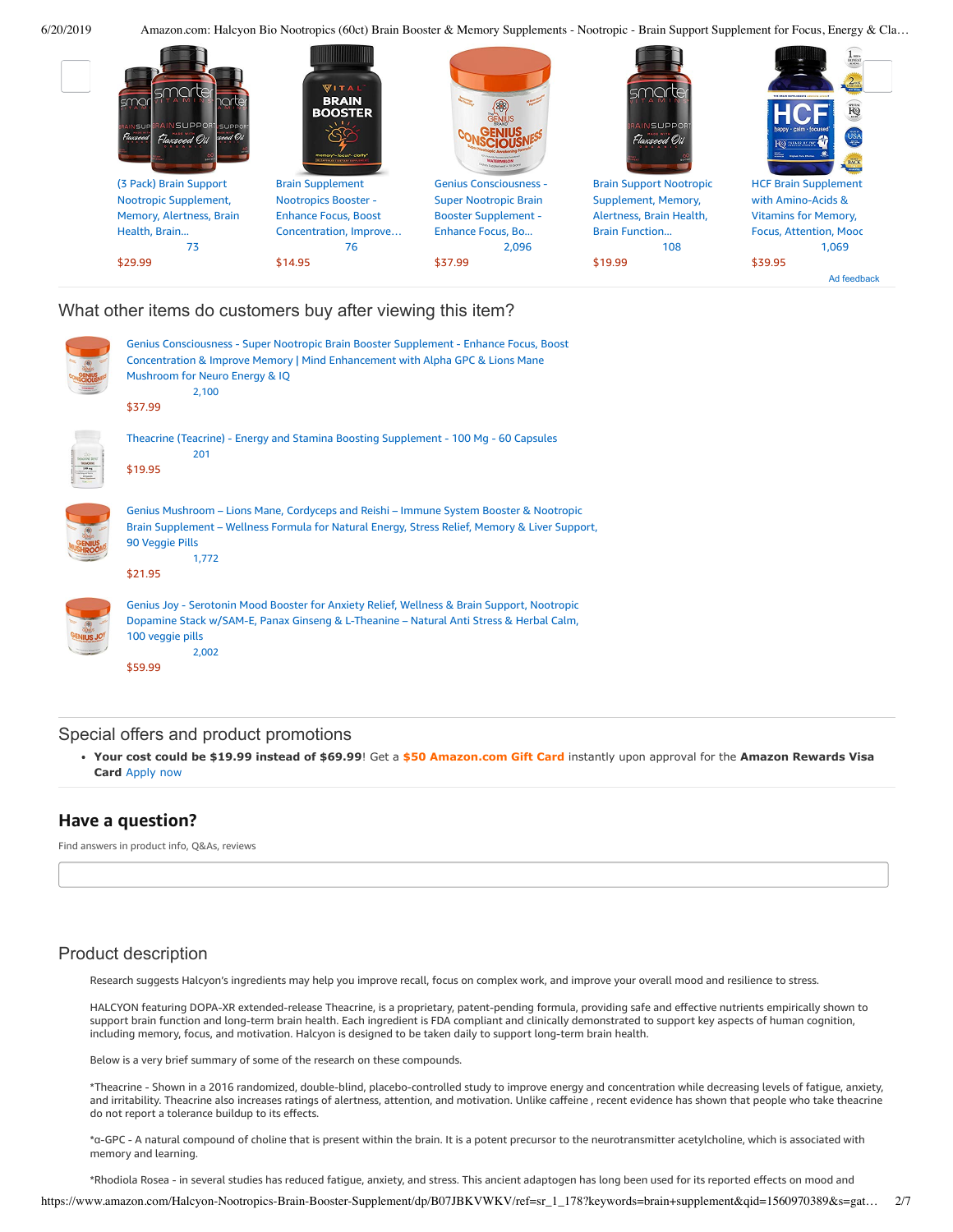endurance.

\*Anthocyanin - In a 2017 study, healthy people who consumed Anthocyanin daily for 12 weeks showed improvements in cognitive function, blood flow to the brain, and activation of the brain while carrying out cognitive tests.

\*Huperzine A - In a 4 week double-blind, placebo-controlled trial, students using Huperzine A scored higher on memory tests than those who took the placebo. Huperzine A, boosts memory, and supports long-term brain health.

Feed Your Mind | Fuel Your Focus Halcyon.

### Product details

**Shipping Weight:** 2.4 ounces [\(View shipping rates and policies\)](https://www.amazon.com/gp/help/seller/shipping.html/ref=dp_pd_shipping?ie=UTF8&asin=B07JBKVWKV&seller=ATVPDKIKX0DER)

**ASIN:** B07JBKVWKV

**UPC:** 865524000406

**Average Customer Review:** [12 customer reviews](https://www.amazon.com/product-reviews/B07JBKVWKV/ref=acr_dpproductdetail_text?ie=UTF8&showViewpoints=1)

**Amazon Best Sellers Rank:** #158,028 in Health & Household [\(See Top 100 in Health & Household](https://www.amazon.com/gp/bestsellers/hpc/ref=pd_zg_ts_hpc)) #53 in [DMAE Nutritional Supplements](https://www.amazon.com/gp/bestsellers/hpc/3773461/ref=pd_zg_hrsr_hpc)

Product Warranty: For warranty information about this product, please [click here](https://www.amazon.com/gp/feature.html/ref=dp_warranty_request_3P?ie=UTF8&docId=1002406021)

Would you like to **tell us about a lower price**?

## Related Video Shorts | [Upload](https://www.amazon.com/creatorhub/video/upload?productASIN=B07JBKVWKV&referringURL=ZHAvQjA3SkJLVldLVg%3D%3D&ref=RVSW) your video



# Important information

#### **Legal Disclaimer**

These statements have not been evaluated by the FDA. Products are not intended to diagnose, treat, cure, or prevent any disease.

Statements regarding dietary supplements have not been evaluated by the FDA and are not intended to diagnose, treat, cure, or prevent any disease or health condition.

#### **Ingredients**

Alpha GPC, Rhodiola Rosea, Theacrine, Bilberry Extract (Anthocyanins), Huperzine A, Dopa-XR

# Compare with similar items



**This item** Halcyon Bio Nootropics (60ct) Brain Booster & Memory Supplements - Nootropic - Brain Support Supplement for Focus, Energy & Clarity | Alpha GPC, Rhodiola, Huperzine A, Theacrine, Anthocyanin, Dopa XR

| <b>GIORY FOCUS ENERGY MOOD ENDISS</b> |
|---------------------------------------|
|                                       |
| SHARP<br><b>BOOST</b>                 |

Focus & Memory Nootropic Supplement for Mental [Performance](https://www.amazon.com/dp/B07JHCG6KQ/ref=psdc_3773461_t1_B07JBKVWKV) | Brain Boost



Brain Booster Supplement for Focus, Memory, Clarity, Energy - 60 Veggie Pills. Cognitive Function Support for Optimal Mental [Performance,](https://www.amazon.com/dp/B073SBL9KM/ref=psdc_3773461_t2_B07JBKVWKV) Advanced Stack Smart Natural Extra Strength Premium Formula



Dr. Emil NeuroStim - Nootropic Brain Supplement for Memory, Focus, Clarity & [Concentration](https://www.amazon.com/dp/B07KWSPP4L/ref=psdc_3773461_t3_B07JBKVWKV) with Huperzine A, DMAE & Glutamic Acid (60 Veggie Capsules)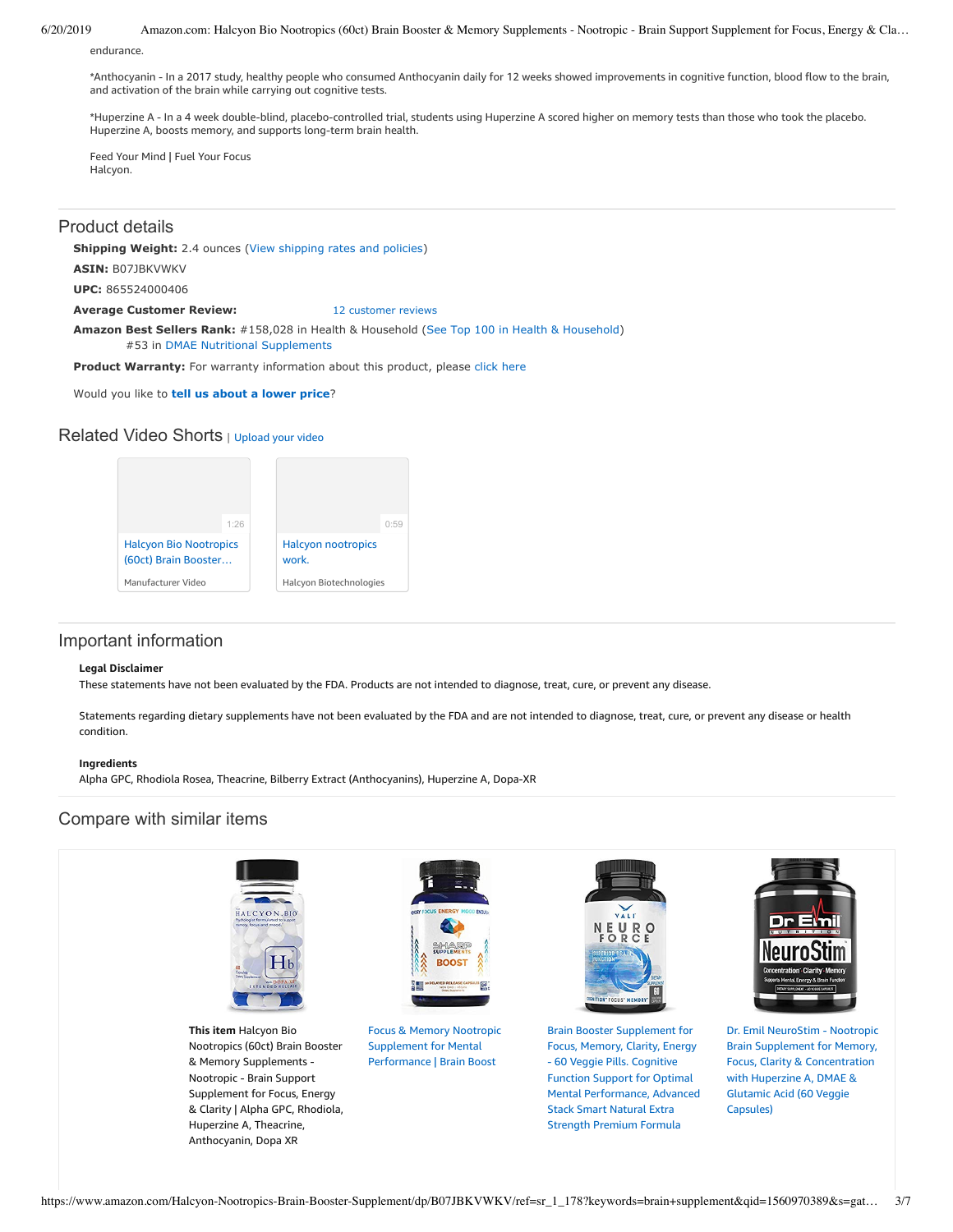|                        | Add to Cart                          | Add to Cart                          | Add to Cart                          | Add to Cart                          |
|------------------------|--------------------------------------|--------------------------------------|--------------------------------------|--------------------------------------|
| <b>Customer Rating</b> | (12)                                 | (43)                                 | (116)                                | (112)                                |
| Price                  | \$6999                               | \$3499                               | \$7349                               | \$2795                               |
| <b>Shipping</b>        | FREE Shipping on orders over<br>\$25 | FREE Shipping on orders over<br>\$25 | FREE Shipping on orders over<br>\$25 | FREE Shipping on orders over<br>\$25 |
| Sold By                | <b>Halcyon Bio</b>                   | <b>Sharp Supplements LLC</b>         | <b>Viter Energy</b>                  | <b>Dr. Emil Nutrition</b>            |

# Sponsored products related to this item



Ad feedback

Customer Questions & Answers

[See questions and answers](https://www.amazon.com/ask/questions/asin/B07JBKVWKV/ref=cm_cd_dp_lla_ql_ll)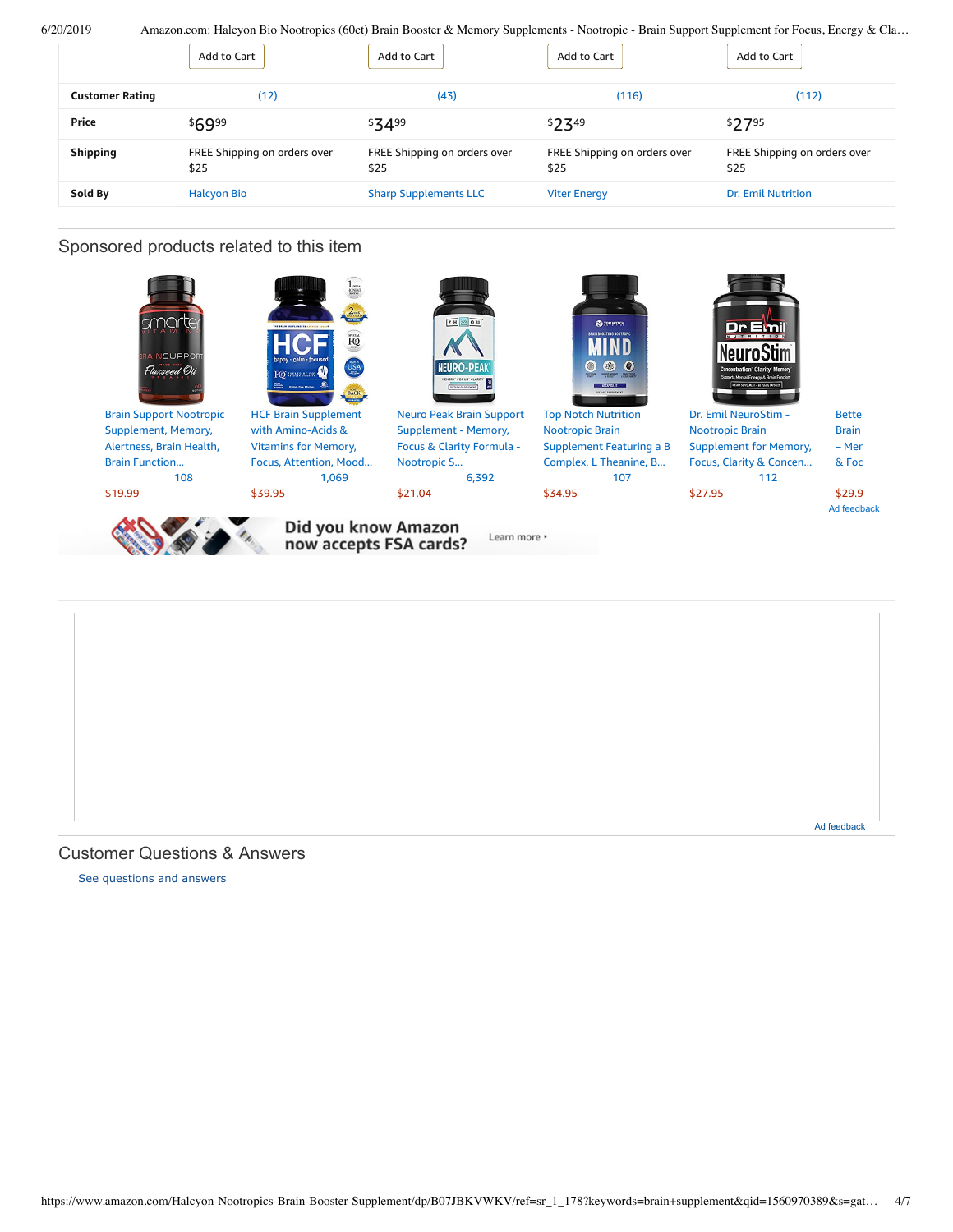# <span id="page-4-0"></span>**[12 customer](https://www.amazon.com/Halcyon-Nootropics-Booster-Memory-Supplements/product-reviews/B07JBKVWKV/ref=cm_cr_dp_d_show_all_top?ie=UTF8&reviewerType=all_reviews) reviews**

### 4.7 out of 5 [stars](javascript:void(0))

| 5 star | 75% |
|--------|-----|
| 4 star | 25% |
| 3 star | 0%  |
| 2 star | 0%  |
| 1 star | 0%  |
|        |     |

### **Review this product**

Share your thoughts with other customers

Write a [customer](https://www.amazon.com/review/create-review/ref=cm_cr_dp_d_wr_but_top?ie=UTF8&channel=glance-detail&asin=B07JBKVWKV) review



**Showing 1-8 of 12 reviews**

| Top Reviews |  |
|-------------|--|
|-------------|--|

seamus odunn

#### **Finally [something](https://www.amazon.com/gp/customer-reviews/R2V7T31FN5SXGN/ref=cm_cr_dp_d_rvw_ttl?ie=UTF8&ASIN=B07JBKVWKV) that works.** February 13, 2019

**Verified Purchase Early Reviewer Rewards** ([What's](https://www.amazon.com/earlyreviewerprogram?ie=UTF8) this?)

I've struggled with ADHD for most of my life. This is the only supplement that I've found that really helps me consistently. Regular use doesn't drain your system like other stimulants do. I'm quite grateful that this product exists.

3 people found this helpful

| Helpful     | Comment | Report abuse |
|-------------|---------|--------------|
| Ricky Slade |         |              |

#### **[Absolutely](https://www.amazon.com/gp/customer-reviews/R3G3CF3P7A9OJK/ref=cm_cr_dp_d_rvw_ttl?ie=UTF8&ASIN=B07JBKVWKV) loaded!**

January 28, 2019

**Verified Purchase**

I'm a bit of a nootropic geek and love how packed this is with ingredients. 5 times the huperzine A than top competitors, and 5 times the rhodiola rosea extract, per serving! Plus you get a full months supply. Love it.

3 people found this helpful

| Helpful | Comment | Report abuse |
|---------|---------|--------------|
|         |         |              |

James

**Great Product - [improved](https://www.amazon.com/gp/customer-reviews/ROCGPJH46A3IN/ref=cm_cr_dp_d_rvw_ttl?ie=UTF8&ASIN=B07JBKVWKV) memory and focus.**

January 30, 2019 **Verified Purchase**

I've been using Halcyon Bio for about 5 months. Since using I've found that I've been more sharp, had a better memory, and been more goal focussed. As a result, I've been planning my life better and getting more done across a range of if areas of my life.

2 people found this helpful



One person found this helpful

| Helpful                  | Comment                 | Report abuse |  |  |
|--------------------------|-------------------------|--------------|--|--|
| David Rose               |                         |              |  |  |
|                          | Good product            |              |  |  |
| June 6, 2019             |                         |              |  |  |
| <b>Verified Purchase</b> |                         |              |  |  |
| It works like advertised |                         |              |  |  |
| Helpful                  | Comment                 | Report abuse |  |  |
| David Russell            |                         |              |  |  |
|                          | <b>Noticeable Boost</b> |              |  |  |

April 2, 2019

**Verified Purchase Early Reviewer Rewards** ([What's](https://www.amazon.com/earlyreviewerprogram?ie=UTF8) this?)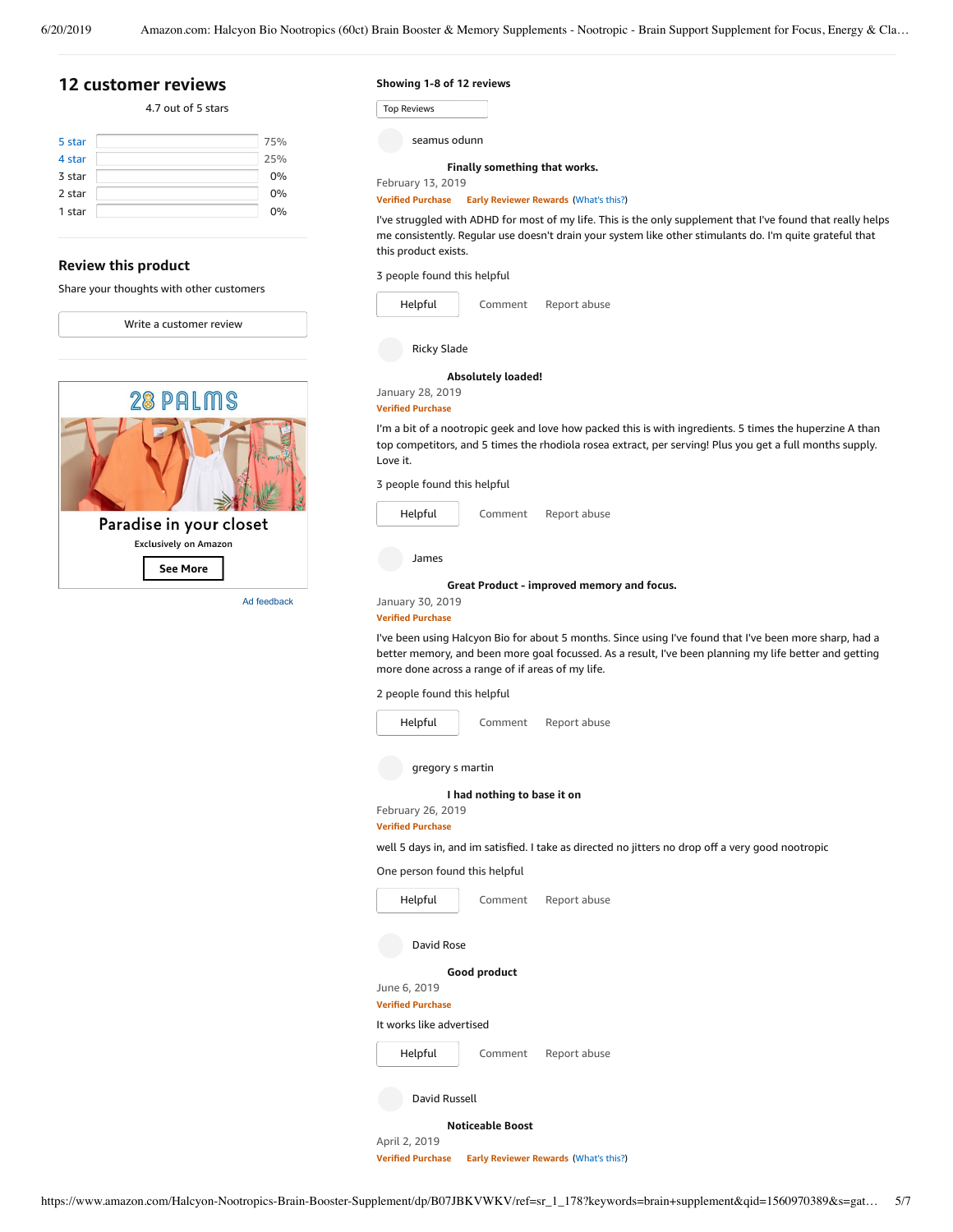I do supplement with a few other things, but since I've started taking Halcyon I've noticed that I have more drive at the gym even after a normal work day. I really like this as a basis for my stacks.

| Helpful                                  | Comment              | Report abuse                                                                                                                                                                                                      |
|------------------------------------------|----------------------|-------------------------------------------------------------------------------------------------------------------------------------------------------------------------------------------------------------------|
| <b>Amazon Customer</b>                   |                      |                                                                                                                                                                                                                   |
|                                          | I love this product! |                                                                                                                                                                                                                   |
| May 6, 2019                              |                      |                                                                                                                                                                                                                   |
| <b>Verified Purchase</b>                 |                      | Early Reviewer Rewards (What's this?)                                                                                                                                                                             |
|                                          |                      | Very impressed by this product! Its helping me by giving me that boost I needed. I wanted something safe<br>to help me focus better, and it's definitely doing the job for me. All the other benefits are a plus. |
| Helpful                                  | Comment              | Report abuse                                                                                                                                                                                                      |
| Kate                                     |                      |                                                                                                                                                                                                                   |
|                                          | Love it, good stuff  |                                                                                                                                                                                                                   |
| June 6, 2019<br><b>Verified Purchase</b> |                      |                                                                                                                                                                                                                   |
| me get sh*t done and done well!          |                      | I definitely noticed a positive impact really like this product, will use often. Great ingredients that helped                                                                                                    |
| Helpful                                  | Comment              | Report abuse                                                                                                                                                                                                      |
| See all 12 reviews                       |                      |                                                                                                                                                                                                                   |
| Write a customer review                  |                      |                                                                                                                                                                                                                   |

Customers who viewed this item also viewed



Nootropic Supplement for Mental [Performance](https://www.amazon.com/Memory-Nootropic-Supplement-Mental-Performance/dp/B07JHCG6KQ/ref=pd_sbs_121_1/143-6729050-3493109?_encoding=UTF8&pd_rd_i=B07JHCG6KQ&pd_rd_r=244eb946-9370-11e9-968c-571b12b66399&pd_rd_w=bO8qX&pd_rd_wg=wWDn7&pf_rd_p=588939de-d3f8-42f1-a3d8-d556eae5797d&pf_rd_r=M07G7BK93MGV903QYV6M&psc=1&refRID=M07G7BK93MGV903QYV6M) | Brain Boost [43](https://www.amazon.com/product-reviews/B07JHCG6KQ/ref=pd_sbs_121_cr_1/143-6729050-3493109?ie=UTF8&pd_rd_i=B07JHCG6KQ&pd_rd_r=244eb946-9370-11e9-968c-571b12b66399&pd_rd_w=bO8qX&pd_rd_wg=wWDn7&pf_rd_p=588939de-d3f8-42f1-a3d8-d556eae5797d&pf_rd_r=M07G7BK93MGV903QYV6M&refRID=M07G7BK93MGV903QYV6M) [\\$34.99](https://www.amazon.com/Memory-Nootropic-Supplement-Mental-Performance/dp/B07JHCG6KQ/ref=pd_sbs_121_1/143-6729050-3493109?_encoding=UTF8&pd_rd_i=B07JHCG6KQ&pd_rd_r=244eb946-9370-11e9-968c-571b12b66399&pd_rd_w=bO8qX&pd_rd_wg=wWDn7&pf_rd_p=588939de-d3f8-42f1-a3d8-d556eae5797d&pf_rd_r=M07G7BK93MGV903QYV6M&psc=1&refRID=M07G7BK93MGV903QYV6M)



#### **Pages with related products.** See and discover other items: Caffeine [Nootropics](https://www.amazon.com/slp/Caffeine-Nootropics/afket8njjk8y6dv?_encoding=UTF8&ref_=fs_blw_d_clp_1)

Disclaimer: While we work to ensure that product information is correct, on occasion manufacturers may alter their ingredient lists. Actual product packaging and materials may contain more and/or different information than that shown on our Web site. We recommend that you do not solely rely on the information presented and that you always read labels, warnings, and directions before using or consuming a product. For additional information about a product, please contact the manufacturer. Content on this site is for reference purposes and is not intended to substitute for advice given by a physician, pharmacist, or other licensed health-care professional. You should not use this information as self-diagnosis or for treating a health problem or disease. Contact your health-care provider immediately if you suspect that you have a medical problem. Information and statements regarding dietary supplements have not been evaluated by the Food and Drug Administration and are not intended to diagnose, treat, cure, or prevent any disease or health condition. Amazon.com assumes no liability for inaccuracies or misstatements about products.